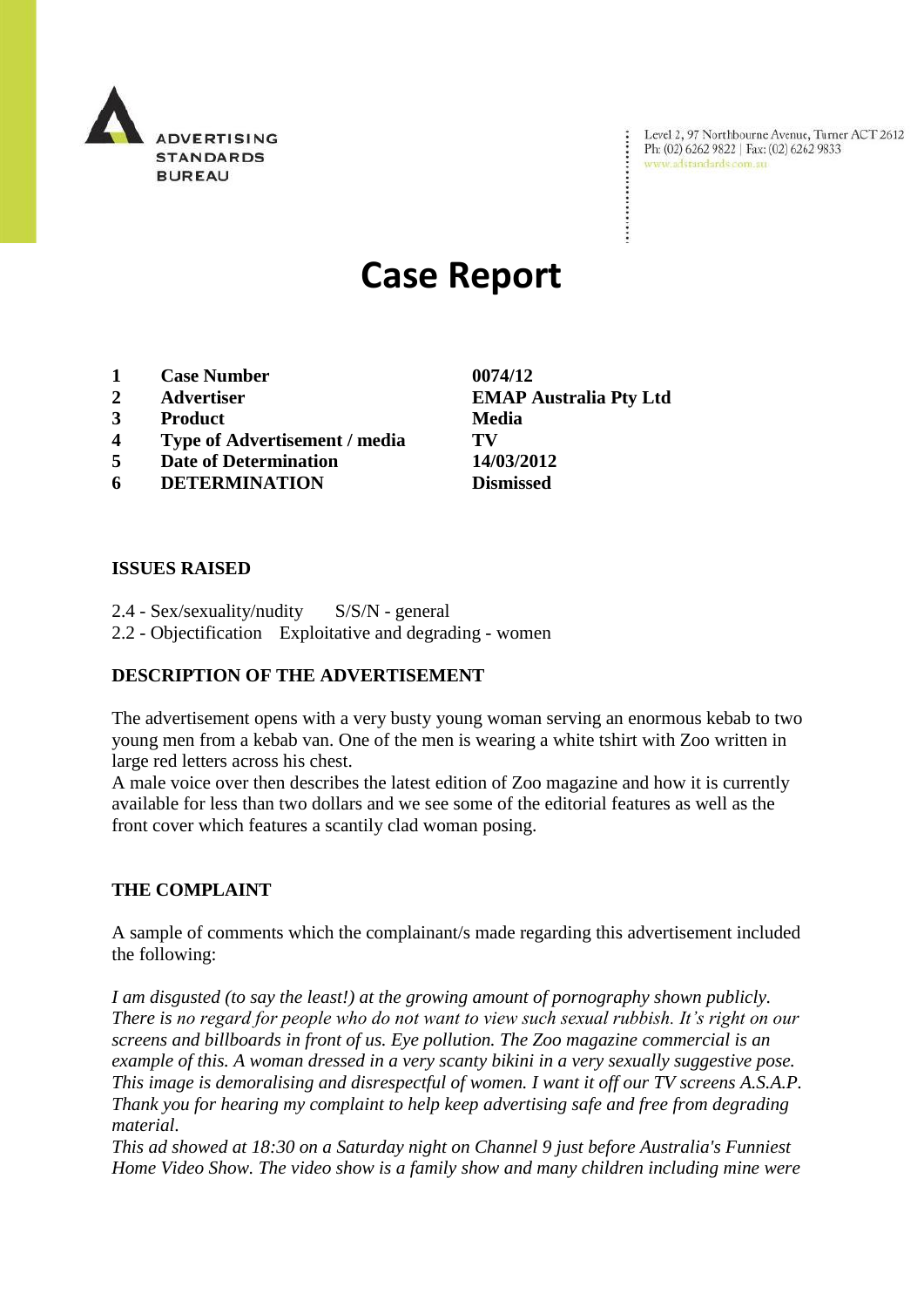*watching. Showing the ad at this time encourages the porn industry to become normalised and part of family life. I believe the porn industry should not be a part of family life and we should not be subject to viewing it at an early time slot.*

#### **THE ADVERTISER'S RESPONSE**

Comments which the advertiser made in response to the complainant/s regarding this advertisement include the following:

*In response to the complaints received for the Zoo Weekly TVC and regarding Section 2 of the AANA Advertiser Code of Ethics, please see our response below:* 

*Zoo Weekly is Australia"s most successful men"s magazine, now selling over 70,000 copies each week.* 

*Sport, news, girls and gags are topics our target market seek out and are the cornerstones of our editorial direction.* 

*Our core audience recognise amusing moments in life and react in certain ways. We"ve tried to capture this through our latest TV advertisements with Zoo man recognising these moments and remarking, "That"s Zoo." We take steps to ensure that all parts of the advertisement including content and the magazine pages that appear are suitable for the rating we are granted. These are included in our liaisons with Commercials Advice Pty Ltd (CAD).*

*All possible steps were made to ensure the advertisement complied with Commercial Television Industry Code of Practice and of the two executions, the kebab execution was classified with a "PG" rating" whilst the Tennis execution was classified with a "MA" rating. We ensure both ads only appear in the appropriate timeslots for the target market. We can assure you that the Tennis execution is only broadcast after the 8:30pm guidelines and does not run in any G or PG rated programs. Also included in the process, were ongoing liaison with CAD at concept, script and edit stages.* 

*In regards to section 2.4, "Advertising or Marketing Communications shall treat sex, sexuality and nudity with sensitivity to the relevant audience" and section 2.2, "Advertising or marketing communications should not employ sexual appeal in a manner which is exploitative and degrading of any individual or group of people":*

*? The advertising agency engaged with CAD at the script, pre-production & postproduction stages, where direction was taken on the visuals and audio to ensure the advertisement was suitable for the relevant viewing times and adhered to all aspects of the AANA Code of Ethics.*

*? The advertisement does not portray any persons in an inappropriate manner, and there is absolutely no nudity in this advertisement.*

*We hope that this adds clarification about the intent of the Zoo Weekly advertisement and provides the required background information, please do not hesitate to contact me should you need anything further. I would like to reiterate that every step was taken to ensure this advertisement complied with all required regulations.*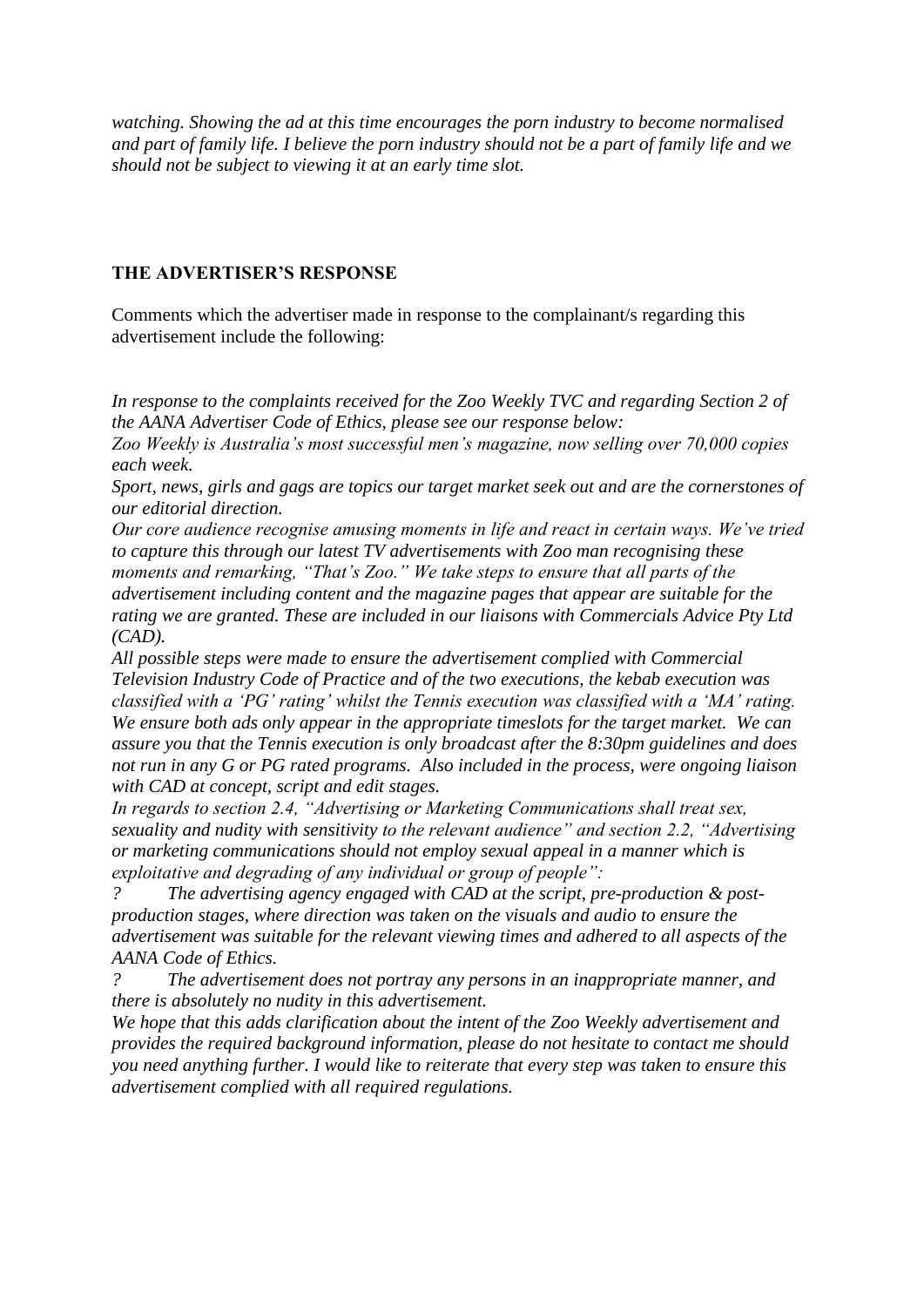## **THE DETERMINATION**

The Advertising Standards Board ("Board") considered whether this advertisement breaches Section 2 of the Advertiser Code of Ethics (the "Code").

The Board noted the complainant's concerns that the advertisement was screened during programs which have a strong family orientation and features images of women in sexually suggestive poses wearing little clothing.

The Board viewed the advertisement and noted the advertiser"s response.

The Board considered whether the advertisement was in breach of Section 2.2 of the Code. Section 2.2 of the Code states: "Advertising or marketing communications should not employ sexual appeal in a manner which is exploitative and degrading of any individual or group of people."

The Board noted the complainant"s concerns that women are portrayed in the advertisement in a manner which is disrespectful. The Board noted that the woman in the kebab van and the women appearing in the magazine articles all appear to be confident and empowered and considered that most members of the community would consider the portrayal of women in this manner to not be disrespectful. The Board considered that whilst sexual appeal is used in the advertisement it is used in a manner which would not be considered exploitative and degrading by most members of the community.

The Board determined that the advertisement did not employ sexual appeal in a manner which is exploitative and degrading and that the advertisement did not breach Section 2.2 of the Code.

The Board considered whether the advertisement was in breach of Section 2.4 of the Code. Section 2.4 of the Code states: "Advertising or Marketing Communications shall treat sex, sexuality and nudity with sensitivity to the relevant audience".

The Board noted the advertiser"s response that they have taken steps to ensure that all parts of the advertisement including content and the magazine pages that appear are suitable for the rating; in this instance PG for the advertisement featuring a kebab, and MA for the advertisement featuring tennis.

The Board noted that in this instance the advertisement referred to is the "kebab" version and that it has only appeared in the relevant time zone for its classification. The Board noted that the advertised product is a magazine with a male readership and is also classified as a category that is able to be advertised in general media.

The Board considered that the image of the woman"s breasts in the van in the opening part of the PG rated advertisement was not offensive. The Board considered that there was no sexual connotation in this part of the advertisement, with the men exhibiting lust towards the kebab – not the woman.